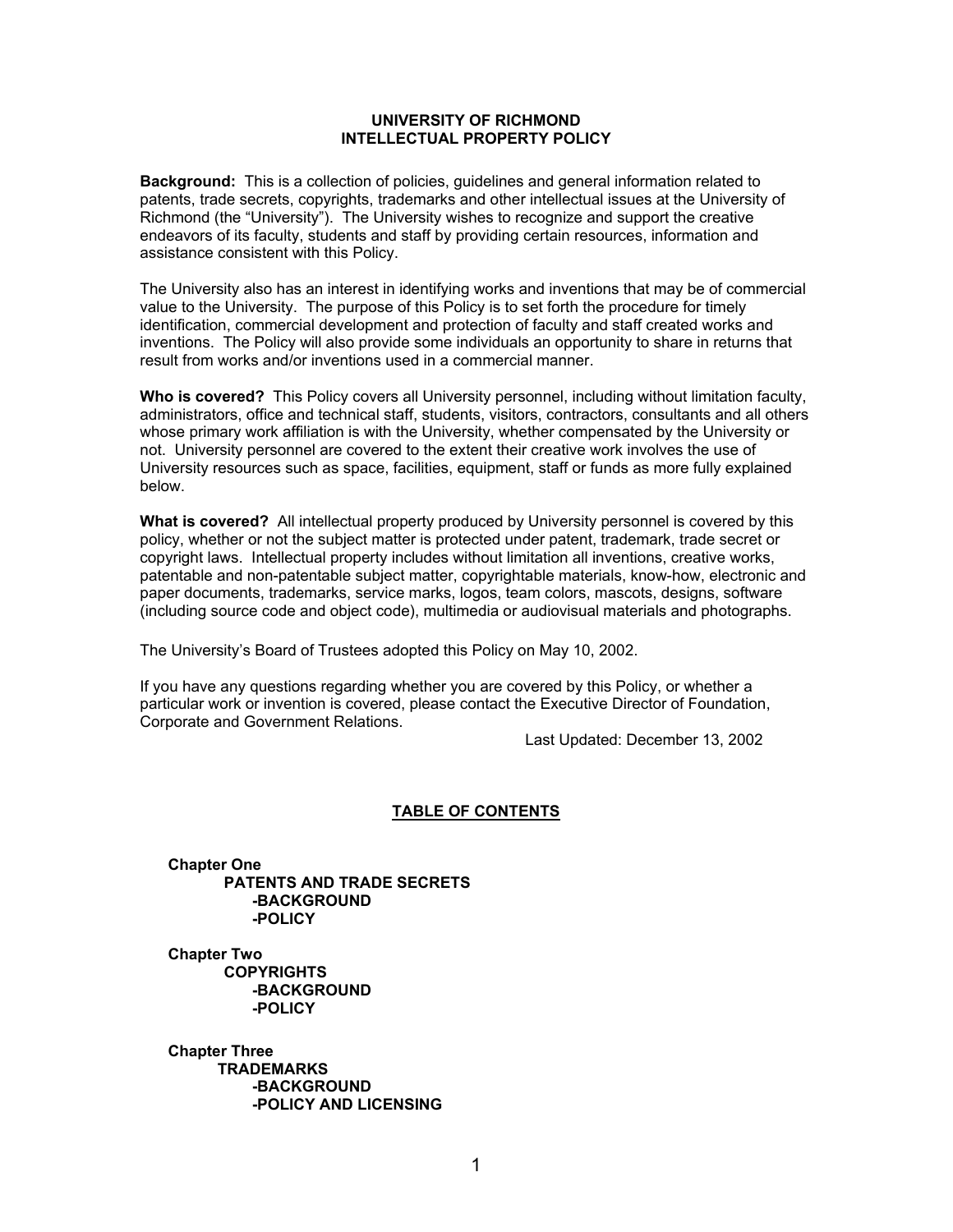#### **Chapter Four -GRIEVANCES -CHANGES TO THE POLICY**

#### **CHAPTER ONE- PATENTS AND TRADE SECRETS**

#### **I. Background**

#### **A. What is a Patent?**

A patent is a grant issued by the United States Government giving an inventor the right to exclude all others from making, using, selling or importing the subject matter defined in the claims of the patent throughout the United States, its territories and possessions for a period of 20 years from the date the application is filed.

Patentable subject matter is limited to new or improved processes, apparatus, products or compositions of matter. Patent protection may be obtained for the invention of mechanical, electrical, chemical and other kinds of devices, tools, processes, or even methods of operating a computer to perform a series of sequential functions. However, mathematical algorithms or mere mental steps are not patentable.

Filing a patent application requires public disclosure of the invention. For this reason, inventors sometimes elect instead to protect an invention by relying on trade secret laws.

When a patent application is filed, the U.S. Patent and Trademark Office reviews it to ascertain if the invention is new, useful and non-obvious and, if appropriate, grants a patent - usually two to five years later. Not all patents are necessarily valuable or impervious to challenge. General information concerning patents is located at

#### <http://www.uspto.gov/web/offices/pac/doc/general/index.html>

The University's patent rights may be seriously impaired if the invention is disclosed outside the University, offered for sale, or commercially exploited before an application is filed in the U. S. Patent and Trademark Office. If such activities occur more than one year before an application is filed, all U.S. patent rights are lost. In most foreign countries, however, this one-year grace period does not exist. In many countries, foreign patent rights may be lost immediately upon the first instance of disclosure of commercial exploitation if a patent application is not already on file.

#### **B. What is a Trade Secret?**

Trade secrets are defined and protected under various state laws. These laws protect secret business information against unauthorized use or disclosure by one who obtained the information through improper means or through a confidential relationship. A trade secret consists of information that: (a) derives economic value from not being generally known to others, and (b) is the subject of reasonable efforts to maintain its secrecy. Information generally known to the public or easily learned by proper means is not a trade secret. Trade secrets may be used to protect forms of intellectual property which do not readily fall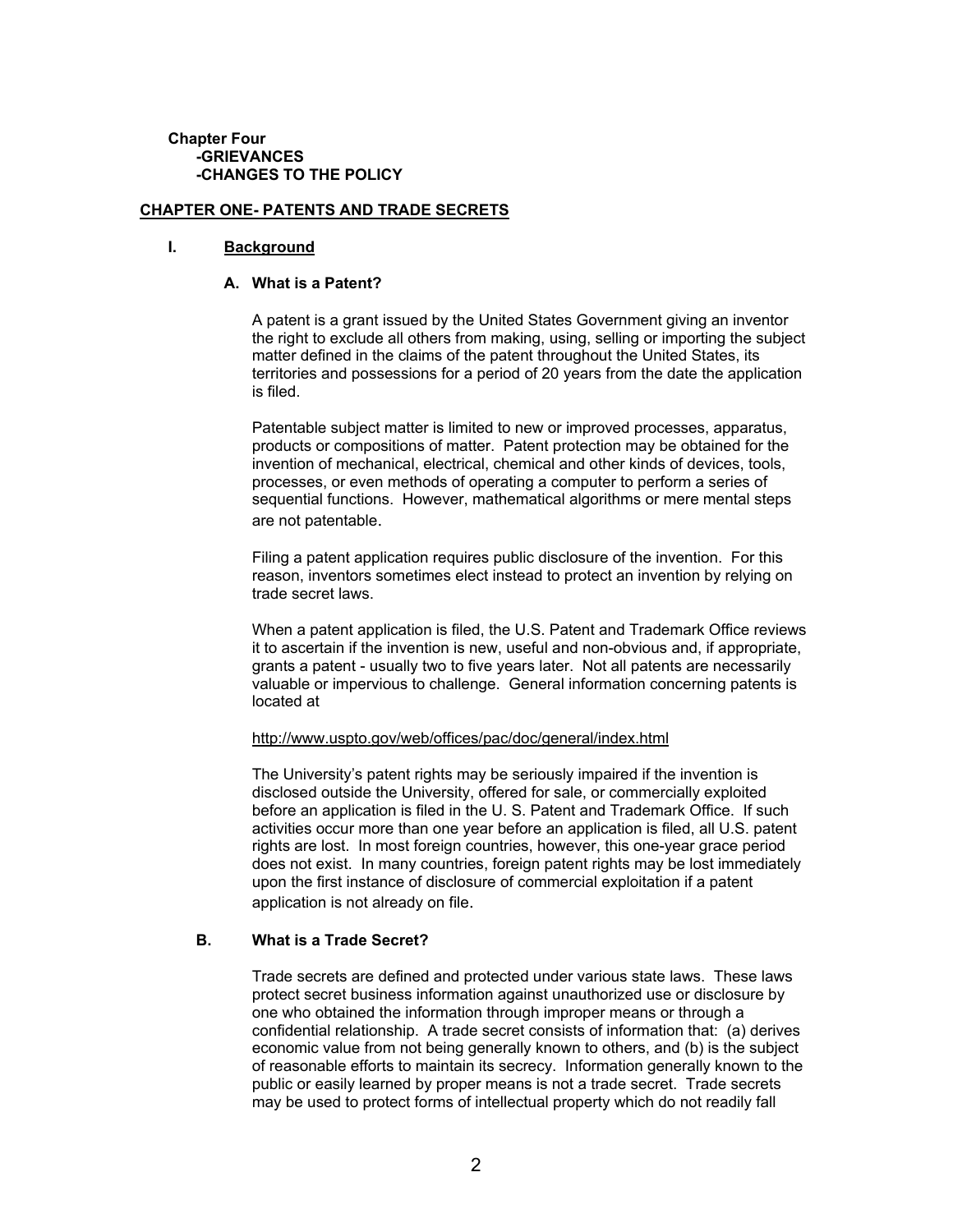under the scope of trademark, copyright or patent law protections. Trade secrets may be protected as long as the owner successfully prevents them from becoming widely known. If information becomes common knowledge, it ceases to be a trade secret. For this reason, the University's faculty and staff must take care not to disclose to others outside the University ideas which may be valuable.

Trade secrets may or may not be patentable. However, agencies sponsoring research at the University usually require reports of all inventions, whether or not they are considered patentable.

### **II. Patent and Trade Secret Policy**

# **A. Responsibility for Disclosure.**

University personnel who alone or in association with others create any patentable subject matter or any non-patentable trade secret ("University Invention") with the use of University resources are responsible for disclosing the University Invention to the University. Such disclosure shall be made when it can be reasonably concluded that a University Invention has been created, and sufficiently in advance of any publications, presentation or other public disclosure to allow time for possible action that protects rights to the University Invention for the creator and the University.

# **B. Determination of Rights.**

Except as set forth below, the creator of a University Invention shall retain his/her rights, and the University shall not assert ownership rights. The University will assert ownership rights to a University Invention developed under any of the following circumstances:

- 1. Development was funded by an externally sponsored research program or by any agreement which allocates rights to the University.
- 2. Development required use of University resources (e.g., facilities, equipment, funding) or more than minimal use of University personnel. (The University has rights to a University Invention derived from research carried out with any use of the University's resources. However, a University Invention developed independently by the creator outside of normal duties associated with the creator's position and with no use of University resources is vested with the creator and/or with the organization whose resources were used.)
- 3. The creator was assigned, directed or specifically funded by the University to develop the material.
- 4. Material was developed by administrators or staff in the course of employment duties and constitutes work for hire under U.S. law.

# **III. Patent and Trade Secret Procedures**

# **A. Executive Director of Foundation, Corporate and Government Relations.**

The Executive Director of Foundation, Corporate and Government Relations is responsible for reviewing the terms and conditions of the University's grants and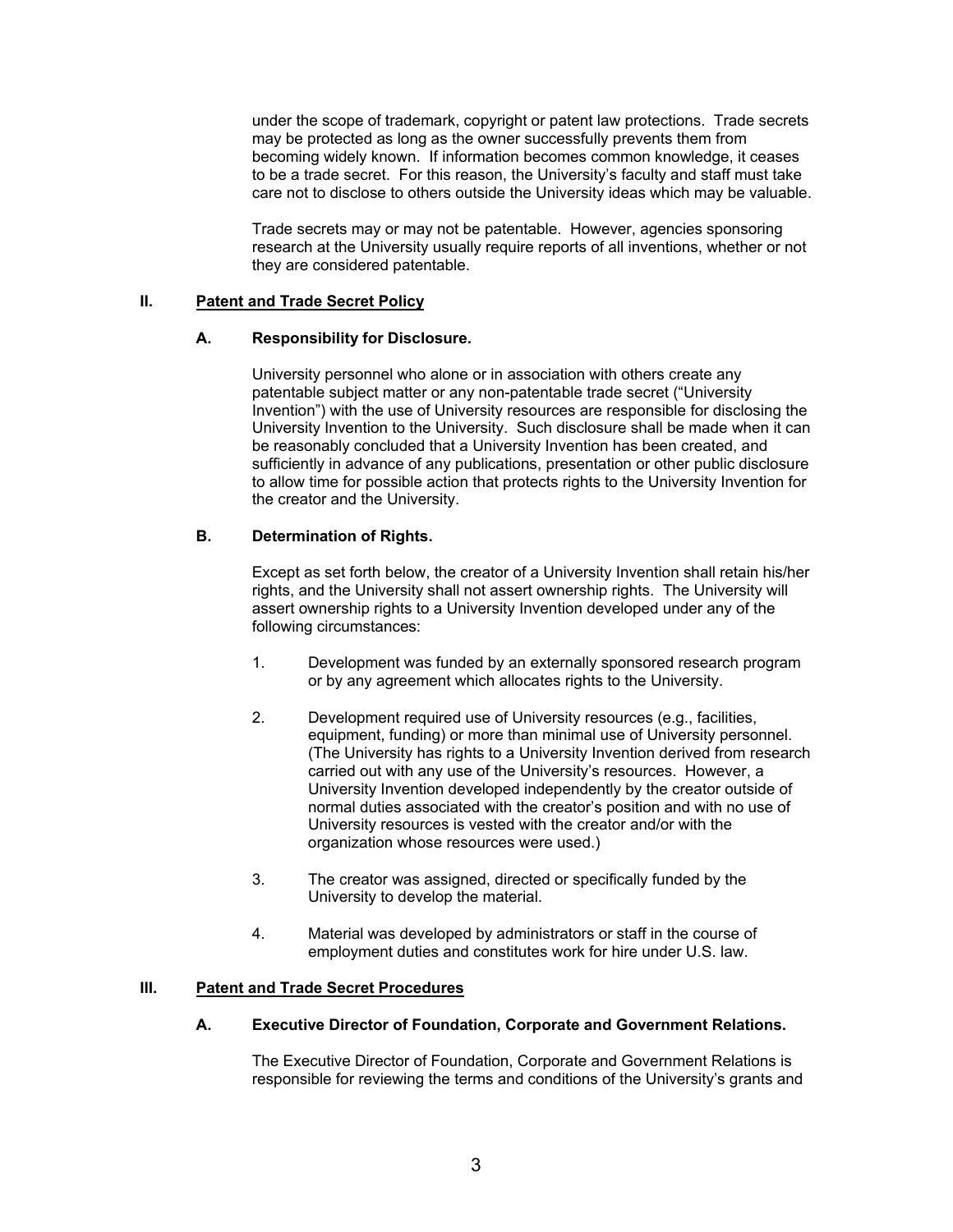contracts for compliance with University policies on intellectual property rights and secrecy in research.

A part of the mission of Foundation, Corporate and Government Relations is to promote the transfer of University technology for society's use and benefit while generating unrestricted income to support research and education. Foundation, Corporate and Government Relations is responsible for the administration of the University's invention reporting and licensing program, the commercial evaluation of inventions, the filing of patents upon the recommendation of the Intellectual Property Committee, making petitions to agencies for greater rights in inventions, and negotiating licensing agreements with industry.

#### **B. Invention Evaluation and Protection Process.**

The ideas and inventions of University personnel are part of the University's intellectual property assets. However, ideas and inventions do not all possess the same value from the University's perspective. An idea or invention that can be protected by a patent may be of greater value to the University than one that cannot. This is because a patent enables the University to exclude others from copying the patented idea or invention. Ideas or inventions that are not patentable may be freely copied by anyone who learns of the idea or invention, unless the University takes active steps to protect such ideas or inventions as trade secrets.

So that inventions can be properly evaluated, all University personnel who create University Inventions must diligently prepare and maintain invention disclosure documents. An invention disclosure is a document that provides information about the inventor(s), what was invented, the circumstances leading to the invention, and facts concerning subsequent activities. It provides the basis for a determination of patentability and the technical information for drafting a patent application. An invention disclosure is also used to report technology that may not be patentable but may be protected by other means such as trade secret and/or copyright laws.

Inventors must prepare and submit on a timely basis an invention disclosure for each potentially patentable University Invention conceived or first actually reduced to practice in whole or in part in the course of their University responsibilities or with more than incidental use of University resources.

Invention disclosure documents will require the inventor to disclose consulting or other obligations to any third person, organization or corporation in respect to rights in invention, which are or could be reasonably construed to be in conflict with obtaining a patent on invention. Additionally, the inventor will agree not to enter into any agreement creating obligations with respect to invention that is or may be in conflict with obtaining a patent on invention.

There are several basic steps associated with a University Invention as follows:

- 1. The inventor(s) conceives and discloses to the University the University Invention. A disclosure form describing the invention and including other related facts should be prepared by the inventor and forwarded to the office of Foundation, Corporate and Government Relations. Forms may be requested from that office.
- 2. The University's Intellectual Property Committee (see Appendix A) reviews the University Invention and makes a recommendation and/or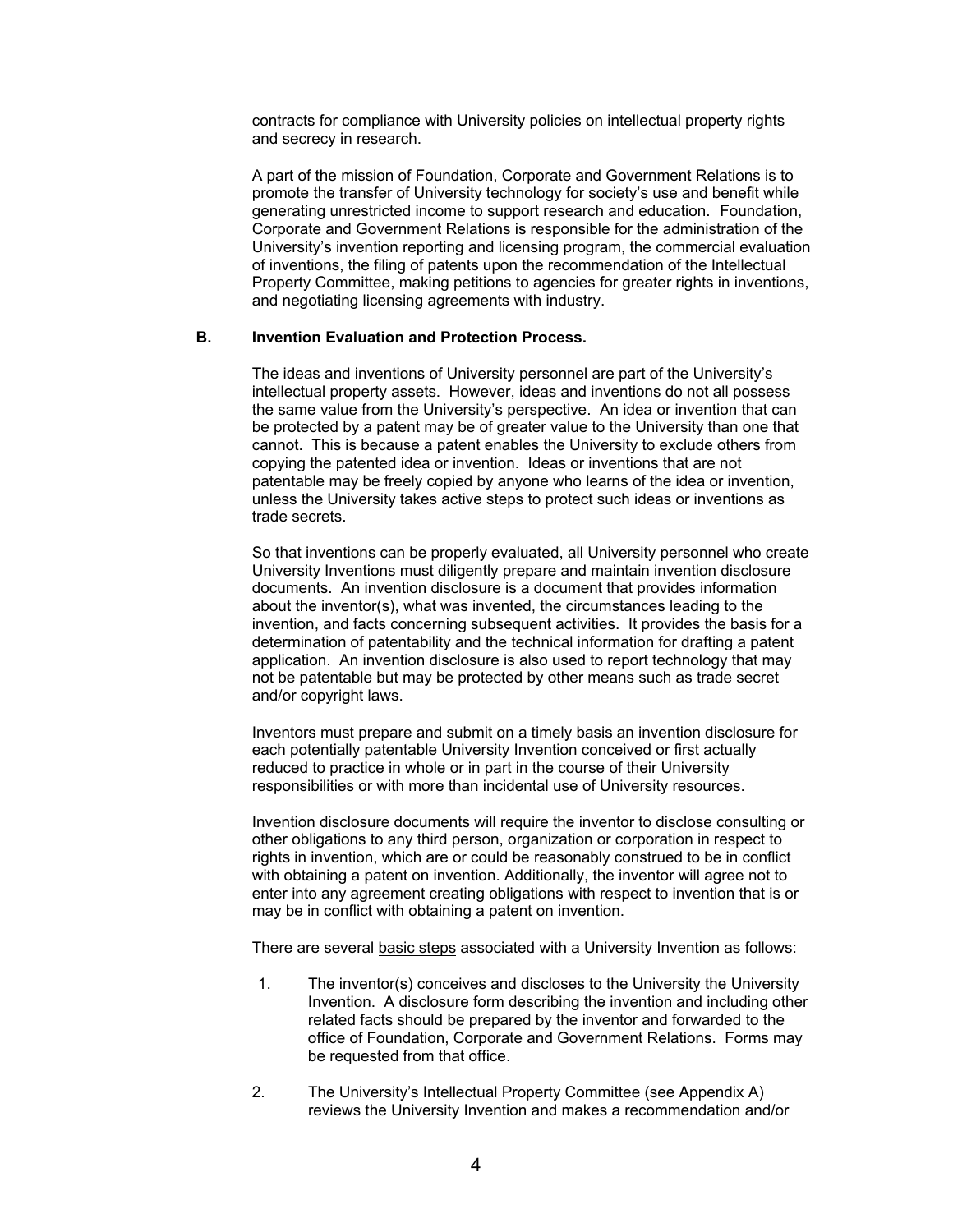decision either to seek a patent using University funds or to not seek a patent.

- 3. If the University desires to obtain a patent, the inventor, as an employee of the University of Richmond, must sign the Inventor Verification form confirming: a) the title of the invention, and b) the name(s) of all individuals that are co-inventors. If the University decides not to obtain a patent, all rights to the patent revert to the inventor.
- 4. Patent is obtained or steps are put into place to protect the invention as a trade secret.
- 5. Patent, if any, is licensed and royalties are earned.
- 6. Legal enforcement of patent rights begins.

# **IV. Royalty Sharing**

Foundation, Corporate and Government Relations handles the evaluation, marketing, negotiation and licensing of University Inventions with commercial potential. Royalty distribution is as follows:

### **A. Cash Royalties.**

100% to the University for recovery of costs incurred associated with patent/license development (e.g., fees for preparing and prosecuting patents in addition to fees associated with marketing and licensing).

| Thereafter, income is distributed as follows: |                        |  |  |
|-----------------------------------------------|------------------------|--|--|
| Inventor(s) or their heirs                    | 40% of gross royalties |  |  |
| Inventor(s)' Department                       | 20% of gross royalties |  |  |
| University                                    | 40% of gross royalties |  |  |

### **B. Equity.**

The University may at times agree to accept a negotiated percentage of equity in place of all or a portion of the license or royalty fee(s).

#### **CHAPTER TWO – COPYRIGHTS**

#### **I. Background - What is a Copyright?**

Under the Copyright Act, copyright protection is afforded to any work of authorship fixed in a tangible medium of expression. Copyright protection extends to text, pictures, photographs, visual arts, architectural works, music and other such works, whether in paper, electronic or other media. Ideas are not protected; copyright law protects only the creative expression embodied within a particular work. Generally, under the "work for hire" doctrine, works of authorship created by employees within the scope of their employment automatically belong to the employer.

# **II. Copyright Policy**

**A. Non-Faculty Personnel**: Where a copyrightable work is developed by nonfaculty University personnel in the course of employment (or, in the case of a student, in conjunction with a member of the faculty or other University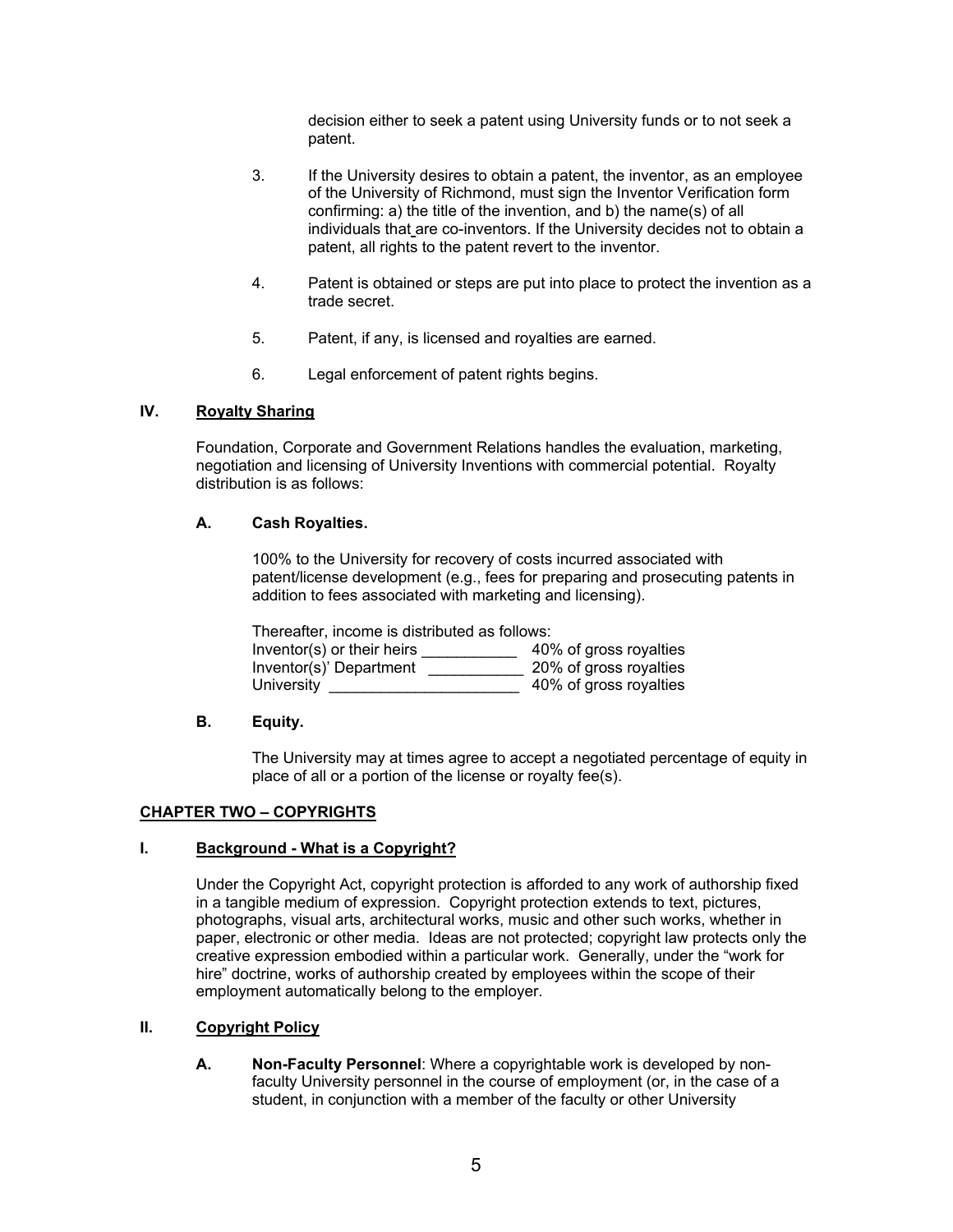employee) and constitutes a "work for hire" under U.S. law, the University will own the work.

- **B. Faculty:** Subject to Section C below and in contrast to the general "work for hire" doctrine, the University recognizes the longstanding academic tradition of allowing faculty members the right to own their copyrightable works. In such cases, faculty shall be deemed to automatically grant to the University a nonexclusive, royalty-free perpetual license to materials that are developed for University courses or curriculum for all traditional, customary or reasonable academic uses of the material (see Section C below for more details). However, the general rule regarding faculty ownership will be subject to the following exceptions. In each case these items will be owned by the University, whether developed by faculty or others:
	- 1. Computer programs, when the programs are primarily created to perform utilitarian tasks for the University.
	- 2. Databases and similar collections of information which are obtained primarily on behalf of schools or departments rather than individuals, or which involve issues of privacy (as in the case of police records or patient records of Counseling and Psychological Services).
	- 3. Works supported by extraordinary allowances, grants or subventions (whether in money or money's worth, and whether or not supported by outside sources under contract)

Copyright and intellectual property rights in works supported by grantor contracts shall be governed according to the terms and conditions of such grants or contracts or, in the event such grants or contracts are silent as to copyrights, such grants or contracts shall be governed by this Policy.

In the case of each exception, the University may, at its option, grant licenses or royalties or both to the author(s) on such terms as the University considers to be reasonable under the circumstances.

### **C. Courses of Instruction Developed by Faculty and Approved for Offering by the University of Richmond, Whether or Not for Credit.**

- 1. Copyrights arising in courses developed by faculty and approved for offering by the University ordinarily belong to their individual creators, but rights may vest in the University when the course (or some portion of it) falls within the exceptions set forth above.
- 2. With respect to each such course (and whether the rights in that course belong to an individual creator or to the University), the University shall enjoy a permanent non-exclusive, royalty-free license to make all traditional, customary or reasonable academic uses of the "immediate content" (defined below) of that course (the "License").
- 3. The "immediate content" of a course includes both the ideas and the expression arising extemporaneously as the course is actually taught and delivered to students in the classroom (or otherwise at an assigned time or place), and this is so even when a permanent record of the delivery of the course is simultaneously made (e.g., a videotaped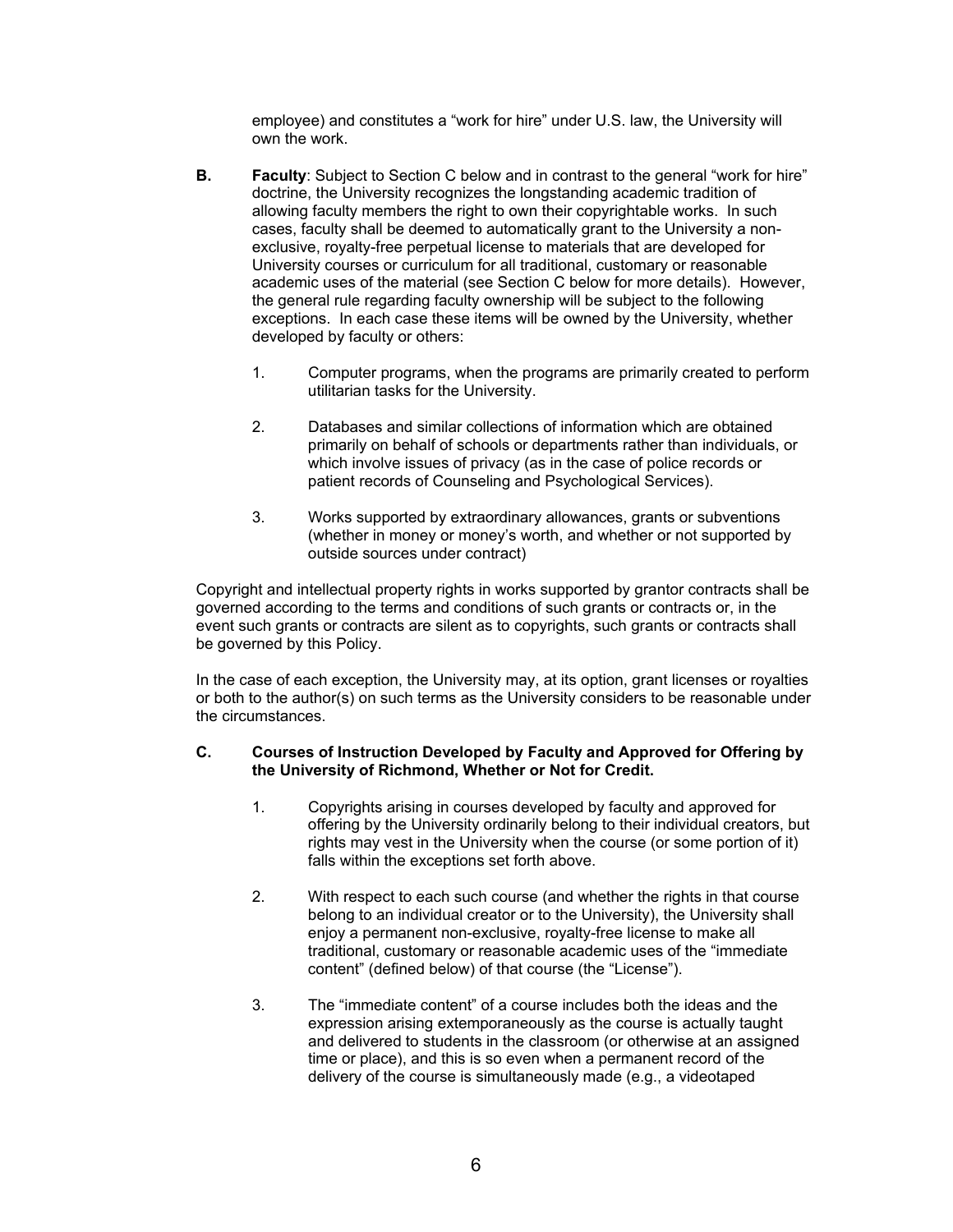recording of a lecture). To this extent "the immediate content" of the course is subject to the License.

- 4. The License shall include a particular right in students duly enrolled in a course to take class notes for their personal use; but notes in or recordings of a course shall not be taken or disseminated for commercial purposes unless approved by the instructor.
- 5. The License also shall include a right in the University to offer the course, or to develop and offer derivative courses of instruction, in both conventional and non-conventional settings (including courses intended for use in Internet distance education projects), whether at the University or elsewhere. The License shall continue to be available to the University even if the faculty member in whom individual rights otherwise vest should leave the University.
- 6. This Policy recognizes no rights in teaching style or the like, but an individual instructor may claim personal rights of privacy against nonconsensual commercial exploitation of his or her name, likeness or private personality, depending on the laws of the state in which enforcement is sought.

# **D. Internet Distance Education Projects.**

Given the increasing presence of digital technologies, and the growing likelihood that distance education projects via the Internet may bring about significant changes in the practices and fortunes of the faculty, the University desires to establish additional provisions particularly applicable to such projects:

- 1. A faculty member who intends to enter into any non-University Internet distance education project in which he or she proposes to teach a course regularly or recurrently, shall first disclose the proposed undertaking in advance to his or her Dean or Department Chair (or designee), who will examine the proposed undertaking in order to insure that no conflict of interest or commitment will arise.
- 2. Conflicts of interest or commitment will be addressed generally in accordance with the terms of the University Policy on Conflicts of Interest in force from time to time. (See Policy on Conflict of Interest in External Grants Policy and Procedures Manual.)

# <http://oncampus.richmond.edu/academics/grants/conflictofinterest.html>

3. In addition, a conflict of interest or commitment will be presumed to arise under this Policy on Copyrights:

> (a) when an individual proposes to teach a non-University Internet course substantially equivalent to a conventional course he or she is regularly assigned to teach at the University;

(b) when an individual proposes to teach a non-University Internet course under circumstances likely to be directly competitive with an existing or proposed University Internet course, which he or she has been offered an opportunity to teach; or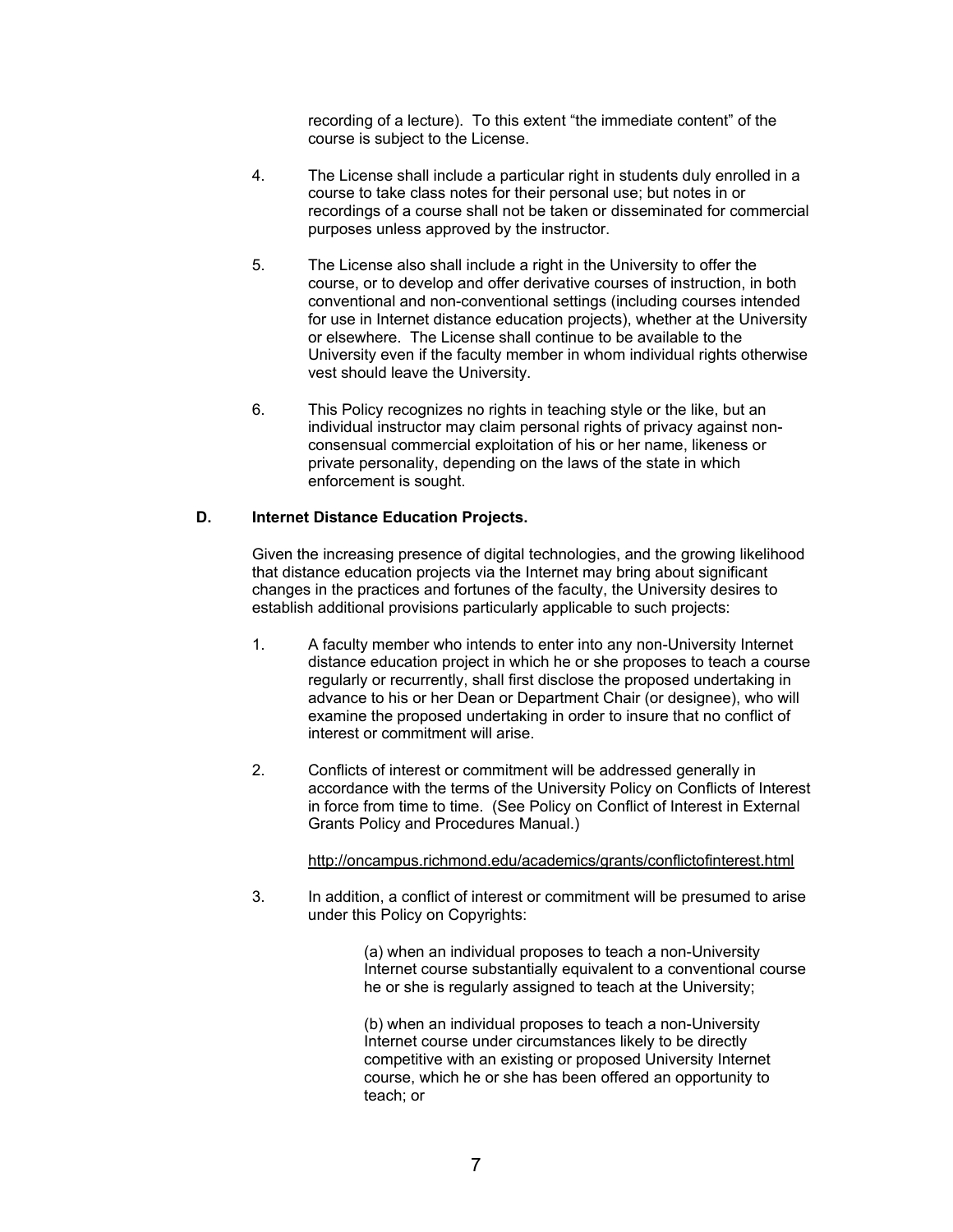(c) when an individual proposes to participate in teaching a non-University Internet course under circumstances likely to confuse or mislead the public with respect to his or her primary obligations or allegiance as a member of the University faculty.

4. A faculty member who has engaged appropriately in a non-University distance education project as provided above shall nevertheless repeat the process of notice and clearance annually thereafter with respect to his or her continuing participation in that project. If changed circumstances thereafter create a conflict as provided above, and the conflict cannot reasonably be cleared, the faculty member will withdraw from the project within one year of the date when the existence of that conflict is determined.

# **E. Additional Regulations.**

The Intellectual Property Committee may develop additional interpretations or regulations reasonably designed to implement these provisions, and may promulgate additional requirements with respect to prior notice and clearance. However, the purpose of all such additional interpretations, regulations or requirements will be to avoid unreasonable conflicts and the appearance of professional impropriety, rather than to limit unduly an individual's ability to engage in suitable outside professional activities, including distance education projects; and to that end, the University will exert reasonable efforts to clear such conflicts and to eliminate any appearance of impropriety through appropriate disclaimers, licenses or the like.

# **F. Entirely Online Courses.**

- 1. "Entirely Online Course" is a course delivered to students entirely via a computer network. An Entirely Online Course may comprise course materials including without limitation lecture notes, course outlines, reading lists, handouts, exercises and examination questions and answers. An Entirely Online Course may also incorporate computer programs.
- 2. Compensation for the development, teaching and/or licensing of an Entirely Online Course will be in accordance with a special agreement with the University. The developer of an Entirely Online Course who has entered into such an agreement shall assign to the University all rights, title and interest in this copyrightable work. Course materials as defined above and computer programs, when considered separately from the Entirely Online Course, are subject to the provisions of the Copyright Policy.

# **G. Prior Works.**

- 1. This Policy on Copyrights shall constitute the sole University policy governing all copyrights arising in any work of authorship and in any medium in which the work may be embodied or expressed.
- 2. Copyrights in works created prior to the effective date of this Policy shall be treated in accordance with the principles articulated herein, to the extent that such treatment is practicable and reasonable.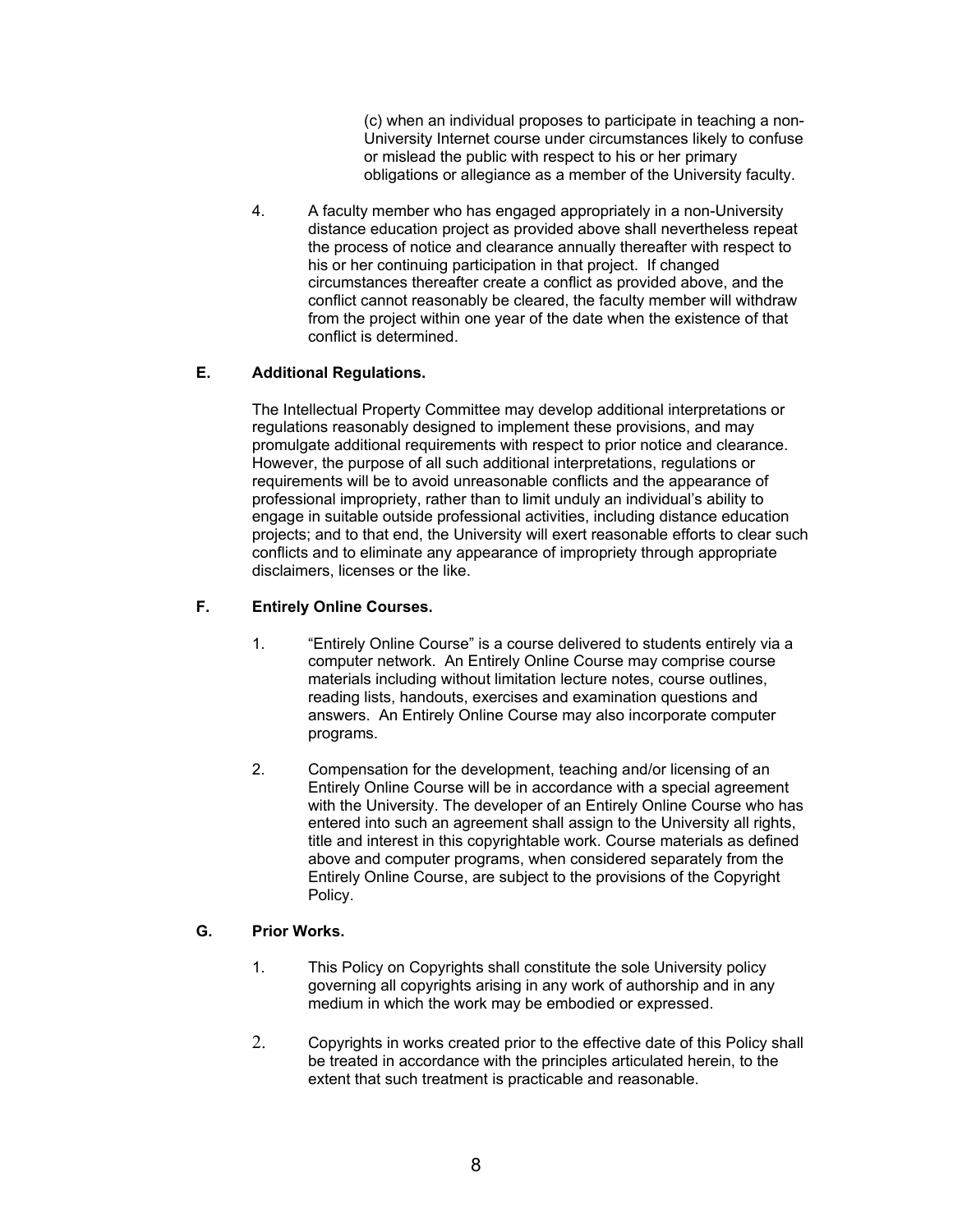3. See the following University web pages for additional information on copyrights:

Copyright Information:

<http://oncampus.richmond.edu/is/library/access/copyright.html>

Observing the Digital Millennium Copyright Act:

<http://oncampus.richmond.edu/is/info/policy/2.html>

Software Policy Copyright:

<http://oncampus.richmond.edu/is/info/policy/3.html>

### **CHAPTER THREE - TRADEMARKS**

### **I. Background - What is a Trademark?**

A trademark is any word, name, symbol or device used to indicate the source or origin of goods. Similarly, service marks relate to the source of services. Trademarks, service marks and the goodwill that accumulates from their use, constitute valuable assets that symbolize the University and its reputation.

### **II. Trademark Policy and Licensing**

The University owns all of the trademarks, service marks, names, nicknames, seals, indicia, logos, team colors and mascots ("marks") which relate to the University or which members of the public reasonably believe relate to the University. To insure that the public properly identifies and associates University marks on products bearing those institution's marks, the University has established a licensing program. The University has registered some of its marks at the state and/or federal level. The Manager of Collegiate Licensing, under the umbrella of Auxiliary Services, administers the licensing program. The Manager of Collegiate Licensing maintains the official inventory of University marks, approves and registers any new marks, and maintains a list of licensees authorized to manufacture and distribute goods bearing the University's marks.

#### **A. Goals.**

The University maintains a licensing program to achieve the following goals:

- 1. To protect and control the use of the University's marks.
- 2. To consistently promote the image of the University to the public as well as to the University community.
- 3. To establish a cooperative relationship with licensees and to assist in developing a market for officially licensed products of the University.
- 4. To provide unrestricted revenues in support of University programs.

#### **B. General Guidelines.**

Merchandise of the types described in the product list at the back of this Chapter is specifically covered by this licensing policy where the University's marks are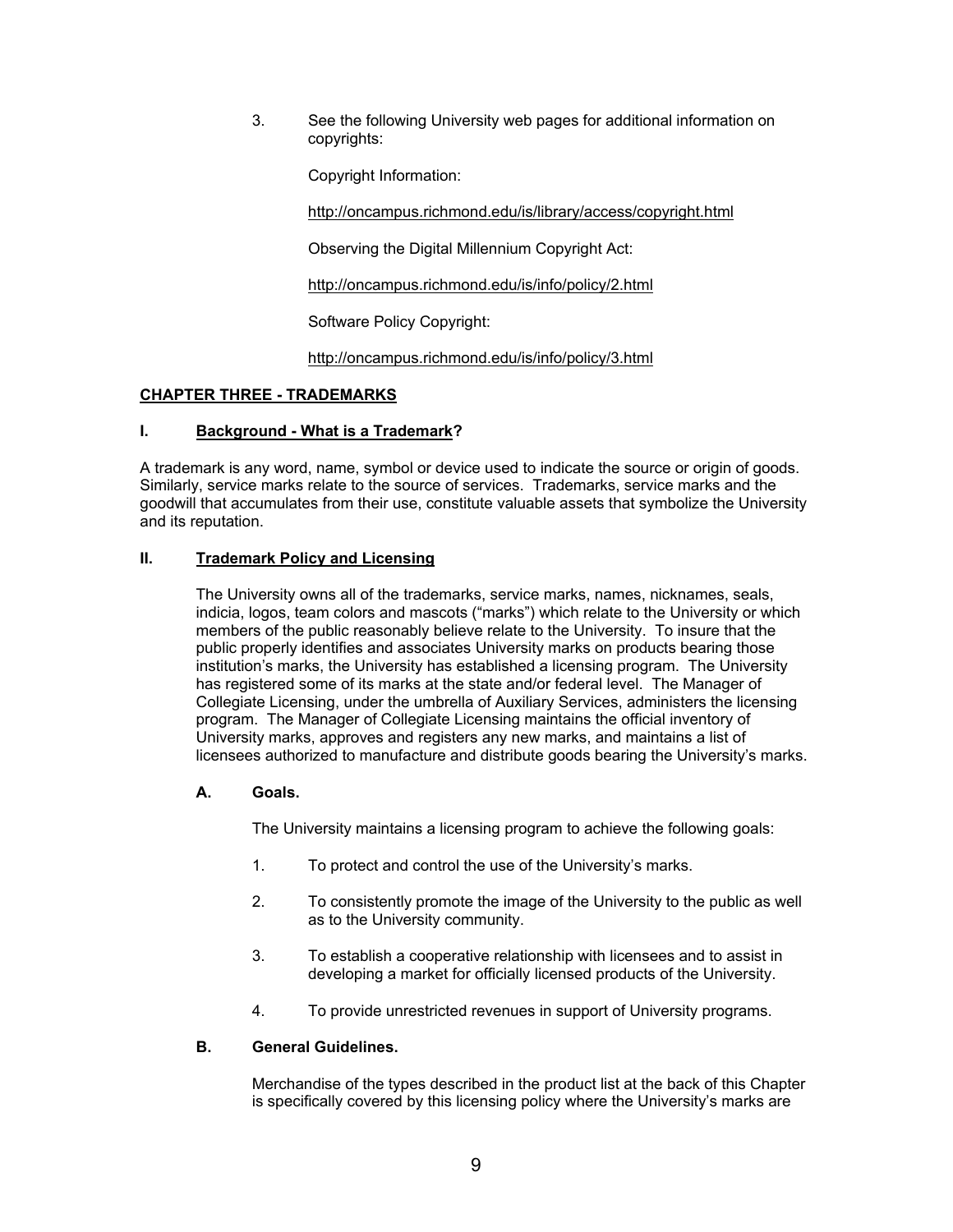used. The list may be changed from time to time, and a current version may be obtained from the Office of Collegiate Licensing.

### **C. Using the University of Richmond's Marks.**

All University stores, departments and shops are included in the licensing program. Therefore, all goods described in the product list using the University's marks must be manufactured and distributed by licensees. The Director of Auxiliary Services maintains a list of licensees, and only licensed goods can be held for resale. Goods covered by the Policy and sold on campus through University stores, departments and shops must be manufactured and distributed by a licensee.

The University has entered into a contractual agreement with Licensing Resource Group to help administer the licensing program on a national basis. Licensing Resource Group acts as the University's agent to license one or more of the University's marks with the marketing of various articles of merchandise described in the product list and to conduct special promotions.

Any commercial use of University marks in any manner must be approved and governed through the licensing program.

An Advisory Committee is comprised of:

- 1. Vice President for Business and Finance (ex- officio).
- 2. A representative from Advancement/University Relations.
- 3. A representative from the Athletic Department.
- 4. A representative from the University Bookstore.
- 5. Director of Auxiliary Services.
- 6. Manager of Collegiate Licensing.
- 8. Director of Business Affairs Initiatives.

The Committee is established to:

- 1. Assist in interpreting University licensing policy.
- 2. Develop program guidelines consistent with the interests of the overall University.
- 3. Review and disapprove or review and recommend to the University Branding Committee additions or changes in official University marks as submitted by licensees.

Program revenues are to be allocated annually as follows:

1. To apply towards the actual cost of administration in accordance with regular University budgeting procedures.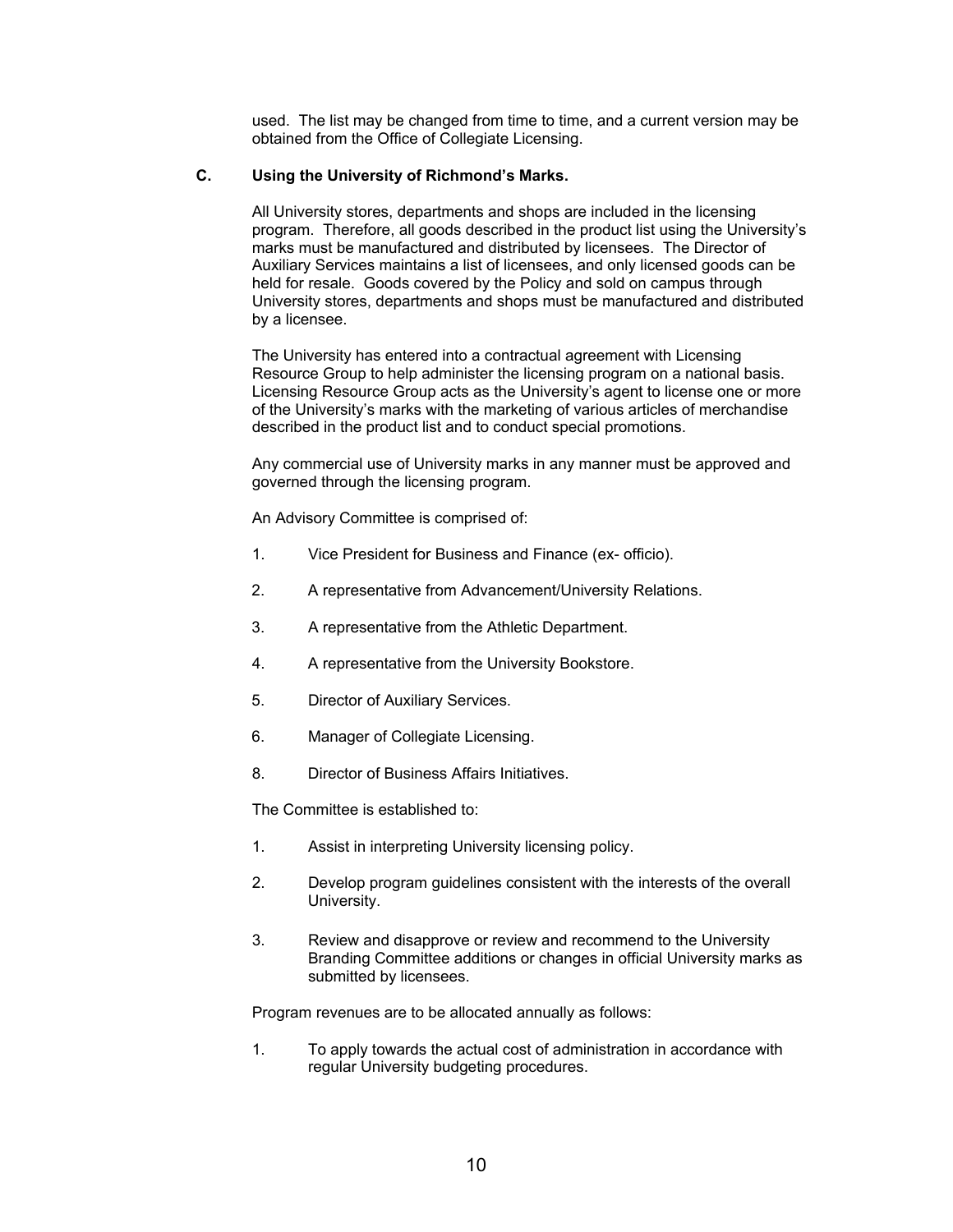2. To help fund the goals of the Strategic Plan as determined by the Provost.

### **D. Guidelines to Administer the Program.**

The Director of Auxiliary Services is responsible for administering revisions to the licensing program guidelines as well as any additions and/or changes to Official University indicia.

The services of the Licensing Resource Group include:

- 1. Knowing potential licensees (suppliers and manufacturers).
- 2. Providing licensing information to potential licensees.
- 3. Executing the licensing agreement with licensees.
- 4. Notifying retail outlets about the licensing program and recruiting their vendors.
- 5. Finding potential licensees.
- 6. Attending manufacturers' trade shows.
- 7. Contacting local retailers to get their support.
- 8. Mailing lists of current licensees to retail buyers.
- 9. Assisting in promotions such as with internal audiences (faculty, staff, students and alumni) and the general public; helping with press releases and public presentations.
- 10. Searching for infringers.
- 11. Having "Officially Licensed Product" hang tags placed on licensed goods for sale.
- 12. Insuring timely payments by licensees.
- 13. Conducting on-site audits of licensees.

The Director of Auxiliary Services will propose an annual operating budget for the licensing activity to the Vice President for Business and Finance. Annual operating expenses will be covered, to the extent possible, from licensing revenues. Net revenues (after operating costs) will be distributed to the goals of the Strategic Plan as determined by the Provost.

Any products which carry an approved mark or logo (or any derivation of University of Richmond indicia which would tend to create confusion) will be covered by the licensing program (see the product list.)

Enforcement of the licensing program has two phases:

1. Internal - participation by University stores, departments and shops within the University community is essential. Verifying adherence to the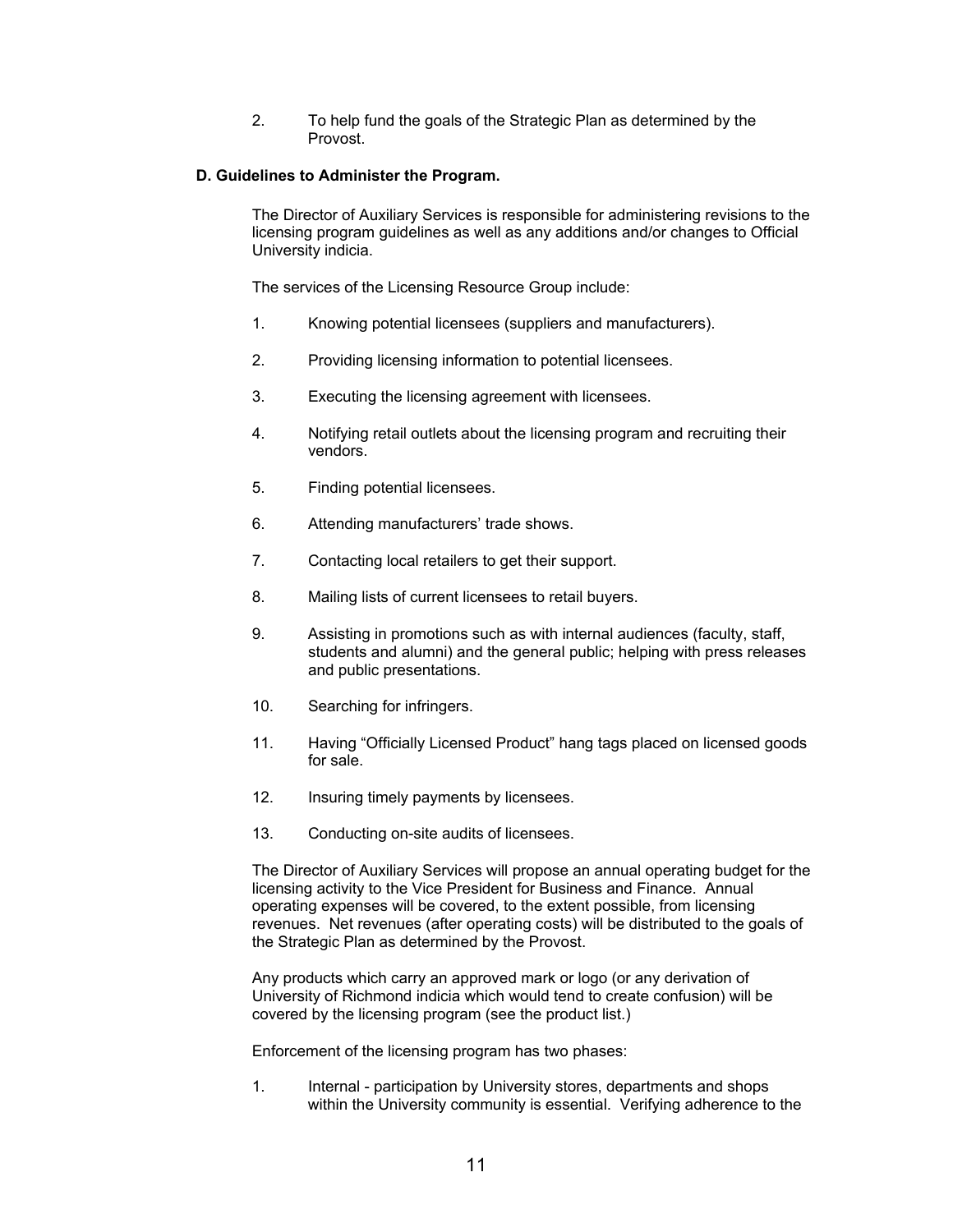licensing program will be an essential part of compliance audits conducted by the Office of Collegiate Licensing and the Internal Audit Department.

2. External - participation by commercial sales outlets will be checked periodically by the Manager of Collegiate Licensing and Licensing Resource Group as part of the regular administrative responsibility for the program.

It has been determined by the University that the following products and statements will NOT be licensed or allowed:

- 1. Alcoholic beverages.
- 2. Sexually suggestive statements or articles.
- 3. Statements disparaging other schools.
- 4. Sexist, racist, religious products and/or statements, and statements promoting the use of alcoholic beverages.
- 5. Items of poor quality in relation to the proposed sale price.
- 6. Products bearing the name or likeness of or otherwise promoting a current University athlete.
- 7. Any item not meeting minimum standards of quality and good taste or having abnormal product liability possibilities (athletic equipment, food stuffs, products that due to content are unusually short-lived) as determined by the Advisory Committee.

Licensing fees shall be 7.5 percent of the manufacturer's selling price on items licensed for retail sales.

| <b>PRODUCT LIST</b> |                                     |  |
|---------------------|-------------------------------------|--|
| <b>CATEGORY</b>     | <b>PRODUCT</b>                      |  |
|                     | <b>Bags</b>                         |  |
|                     | <b>Back Packs</b>                   |  |
|                     | Tote                                |  |
|                     | Beverage (Thermos)                  |  |
|                     | Carrying & Luggage                  |  |
|                     | <b>Special Purpose</b>              |  |
| $\overline{2}$      | <b>Bedroom Accessories</b>          |  |
|                     | <b>Bedspreads</b>                   |  |
|                     | <b>Draperies</b>                    |  |
|                     | <b>Sheets</b>                       |  |
|                     | <b>Blankets/Comforters</b>          |  |
| 3                   | Belt Buckles (with or without belt) |  |
| 4                   | <b>Blankets</b>                     |  |
|                     | Stadium/Lap                         |  |
| 5                   | Button: Clothing                    |  |
|                     | Lapel (Enamel)                      |  |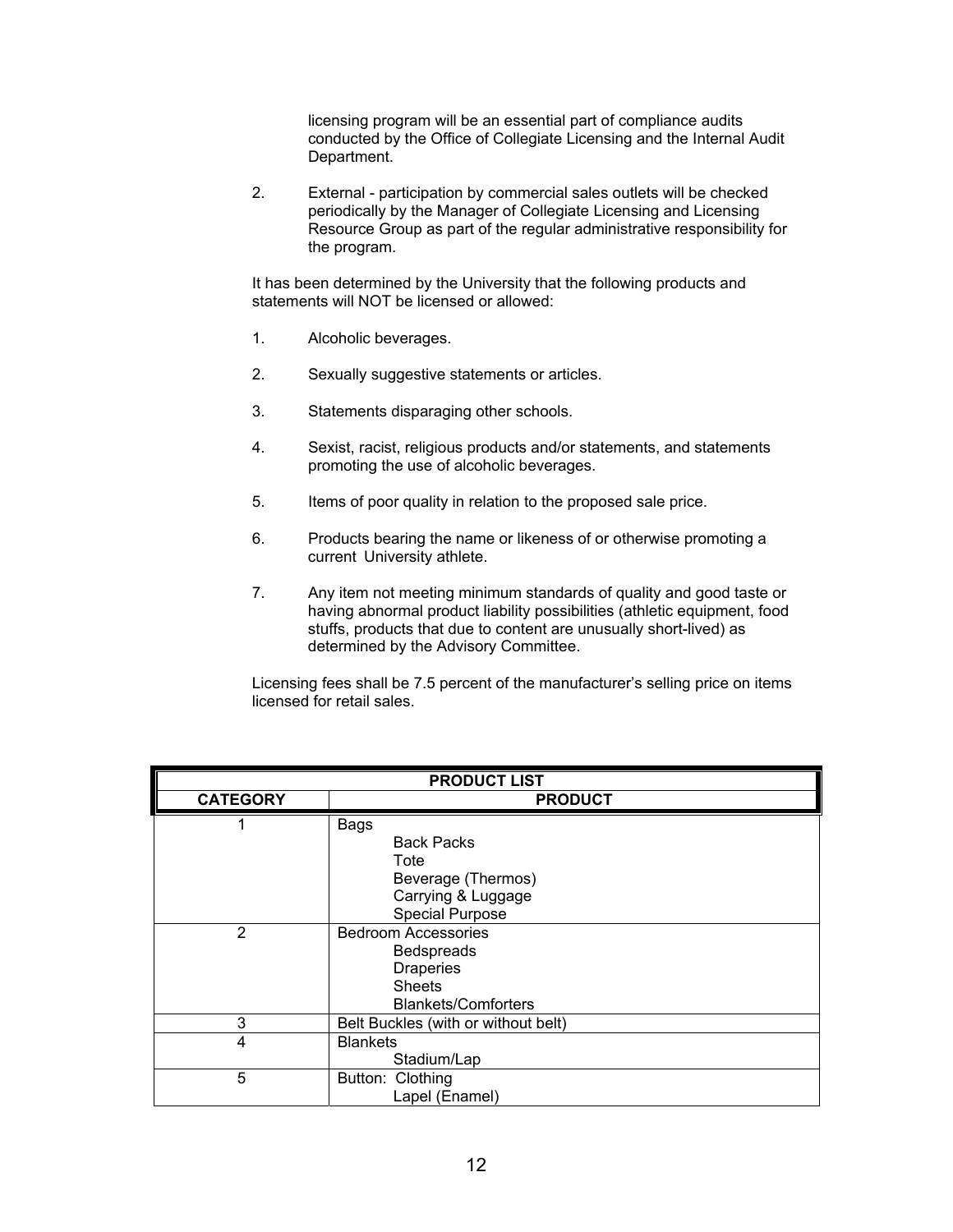|                  | <b>PRODUCT LIST</b>                                     |
|------------------|---------------------------------------------------------|
| <b>CATEGORY</b>  | <b>PRODUCT</b>                                          |
| 6                | <b>Wall Calendars</b>                                   |
| $\overline{7}$   | Car Accessories                                         |
|                  | Emblems                                                 |
|                  | Horns                                                   |
|                  | License Plate Frames                                    |
| 8                | <b>Floor Coverings</b>                                  |
|                  | Carpet<br>Rugs                                          |
|                  | Mat                                                     |
| $\boldsymbol{9}$ | <b>Christmas Accessories</b>                            |
|                  | <b>Tree Ornaments</b>                                   |
|                  | Decorations                                             |
| 10               | Timepieces                                              |
|                  | <b>Clocks</b>                                           |
|                  | Watches                                                 |
| 11               | <b>Toiletries</b>                                       |
|                  | Colognes<br>Cosmetics                                   |
| 12               | <b>Electronic Devices</b>                               |
|                  | Phones                                                  |
|                  | Radios                                                  |
|                  | Calculators                                             |
|                  | <b>Musical Devices</b>                                  |
|                  | <b>Ceiling Fans</b>                                     |
|                  |                                                         |
|                  |                                                         |
| 13               | Furniture (Indoor & Outdoor)                            |
|                  | Chairs                                                  |
|                  | <b>Tables</b>                                           |
|                  | Lounges<br><b>Beds</b>                                  |
| 14               | Headwear                                                |
|                  | Caps/Hats                                               |
|                  | Knitted                                                 |
|                  | Formed                                                  |
| 15               | Helmets (Special Authorization)                         |
| 16               | <b>Illumination Devices</b>                             |
|                  | Lamps                                                   |
|                  | Flashlights                                             |
|                  | Candles<br>Matches                                      |
|                  | Lighters                                                |
| 17               | <b>Wall Hangings</b>                                    |
|                  | <b>Picture Frames</b>                                   |
|                  | <b>Mirrors</b>                                          |
|                  | Posters                                                 |
| 18               | <b>Beverage Containers</b>                              |
|                  | Glassware                                               |
|                  | Pewter Mugs                                             |
|                  | Ceramic Mugs                                            |
|                  | Temperature Retainer Vessels<br><b>Insulator Covers</b> |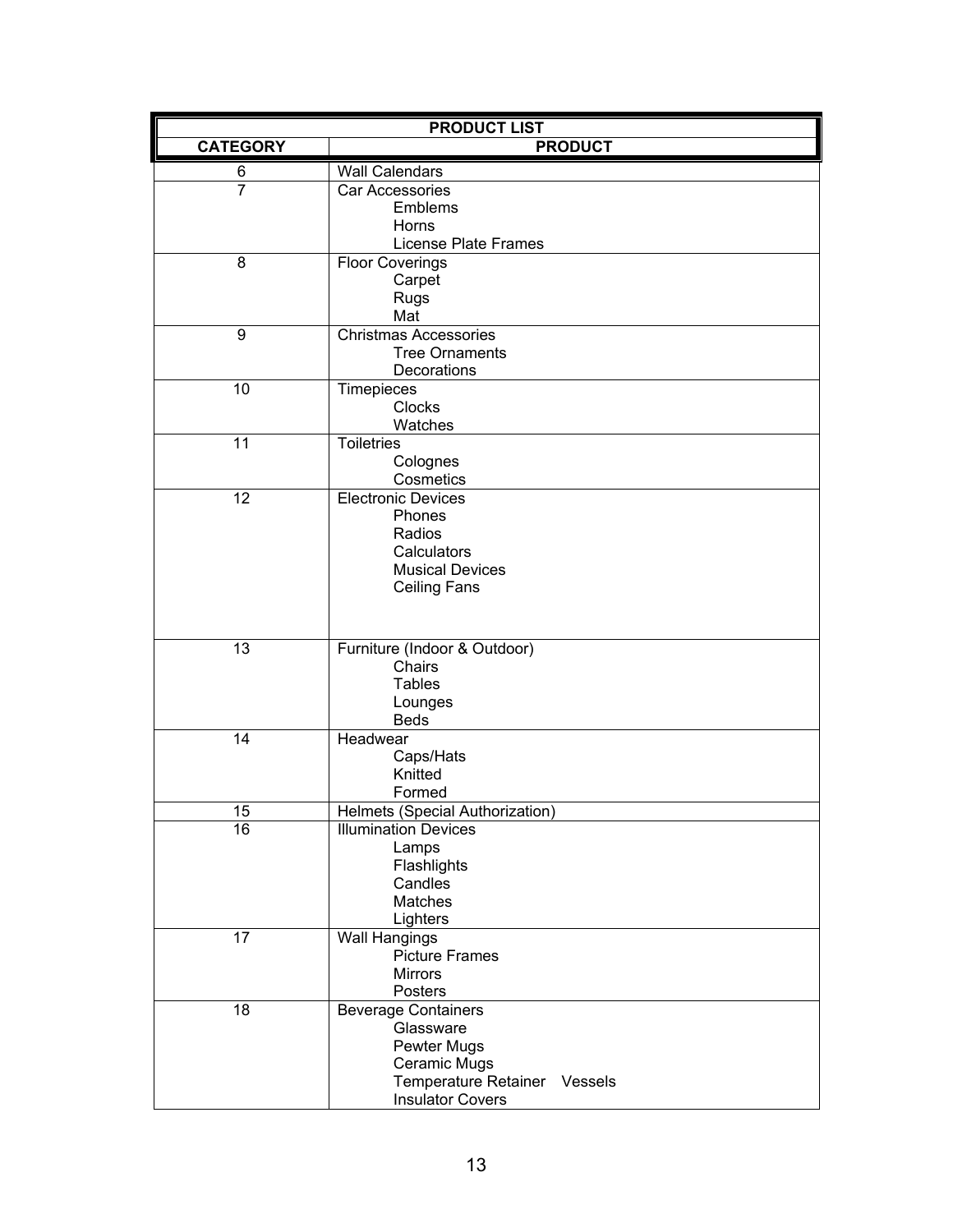| <b>PRODUCT LIST</b> |                                          |  |
|---------------------|------------------------------------------|--|
| <b>CATEGORY</b>     | <b>PRODUCT</b>                           |  |
| 19                  | Pillows/Cushions                         |  |
| 20                  | <b>Plastic Containers</b>                |  |
|                     | Cups                                     |  |
|                     | Glasses                                  |  |
|                     | <b>Bowls</b>                             |  |
| 21                  | Playing Cards                            |  |
| 22                  | <b>Precious Metal</b>                    |  |
|                     | Charms                                   |  |
|                     | <b>Necklaces</b>                         |  |
|                     | <b>Bracelets</b>                         |  |
|                     | <b>Rings</b><br>Earrings                 |  |
|                     | <b>Tie Tacks</b>                         |  |
|                     | Coins                                    |  |
|                     | Pewter Cups                              |  |
| 23                  | Shoes                                    |  |
| $\overline{24}$     | Shoe laces                               |  |
| $\overline{25}$     | Soap (Assorted)                          |  |
| $\overline{26}$     | <b>Stadium Seats</b>                     |  |
| 27                  | <b>Stationery Products</b>               |  |
| 28                  | <b>Statuary and Artwork</b>              |  |
| 29                  | <b>Transfers/Decals</b>                  |  |
| 30                  | Sunglasses                               |  |
| $\overline{31}$     | Bathroom, Kitchen or Cooking Accessories |  |
|                     | <b>Towels</b>                            |  |
|                     | Aprons                                   |  |
|                     | <b>Trivets</b>                           |  |
| 32                  | Toys, Games, Stuffed Animals             |  |
| $\overline{33}$     | <b>Umbrellas</b>                         |  |
| 34                  | <b>Wallets and Purses</b>                |  |
| $\overline{35}$     | Wastebaskets/Metal Trays                 |  |
| 36                  | <b>Writing Instruments</b>               |  |
| 37                  | Sewing Kits and Needlepoint              |  |
| 38                  | <b>Wearing Apparel</b><br><b>Shorts</b>  |  |
|                     | Jackets                                  |  |
|                     | <b>Infant Sets</b>                       |  |
|                     | Sleepwear                                |  |
|                     | Pants                                    |  |
|                     | <b>Ties</b>                              |  |
|                     | Fleece Items                             |  |
|                     | <b>Athletic Jerseys</b>                  |  |
|                     | Warm -ups (non fleece)                   |  |
|                     | <b>Placated Collared Shirts</b>          |  |
|                     | Non-collared Shirts (non-fleece)         |  |
| 39                  | Rainwear                                 |  |
| 40                  | Knitwear                                 |  |
|                     | Gloves/Mittens                           |  |
|                     | Scarves<br>Socks                         |  |
|                     | (See headwear also.)                     |  |
| 41                  | Novelty                                  |  |
|                     |                                          |  |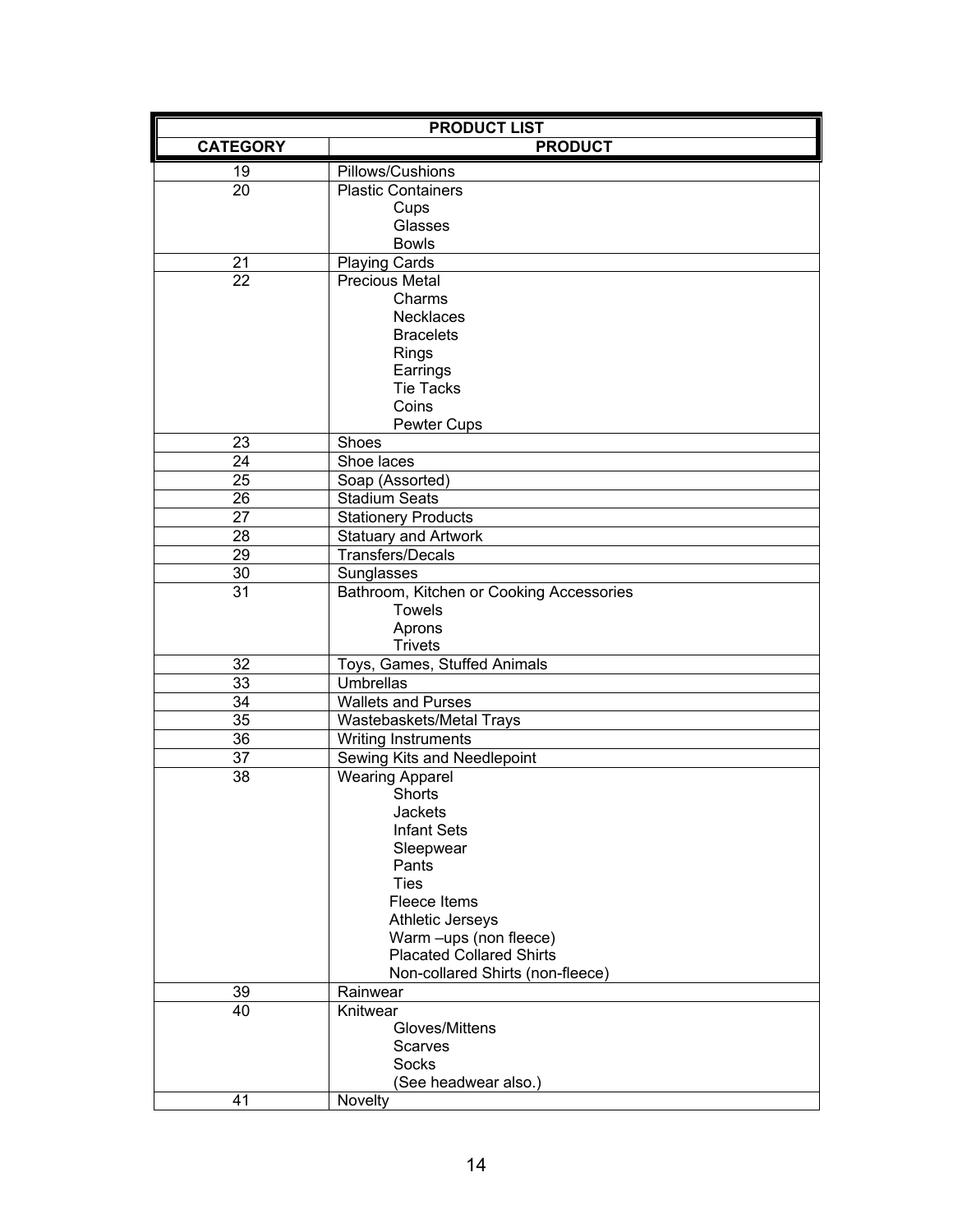| <b>PRODUCT LIST</b> |                               |  |
|---------------------|-------------------------------|--|
| <b>CATEGORY</b>     | <b>PRODUCT</b>                |  |
|                     | Pennants<br><b>Key Chains</b> |  |
| 17                  | <b>Toilet Seats</b>           |  |

# **CHAPTER FOUR - GRIEVANCES AND AMENDMENTS**

# **I. Grievances**

A faculty member aggrieved by the proposed application of any provision of this Policy may appeal to the Grievance Committee as allowed in the *Faculty Handbook* Chapter 4.

Grievance Procedures. http://oncampus.richmond.edu/academics/affairs/facultyhdbk/chap4.htm#RGRI

A staff member aggrieved by the proposed application of any provision of this Policy may use the Grievance Procedures as allowed in the *Guidelines for the University of Richmond Support Staff.* 

# **II. Amendments**

The President or his/her delegates may amend this Policy from time to time, subject to the obligation to report any substantive changes to the Board of Trustees through its Academic Program Committee and Business Management Committee on an annual basis.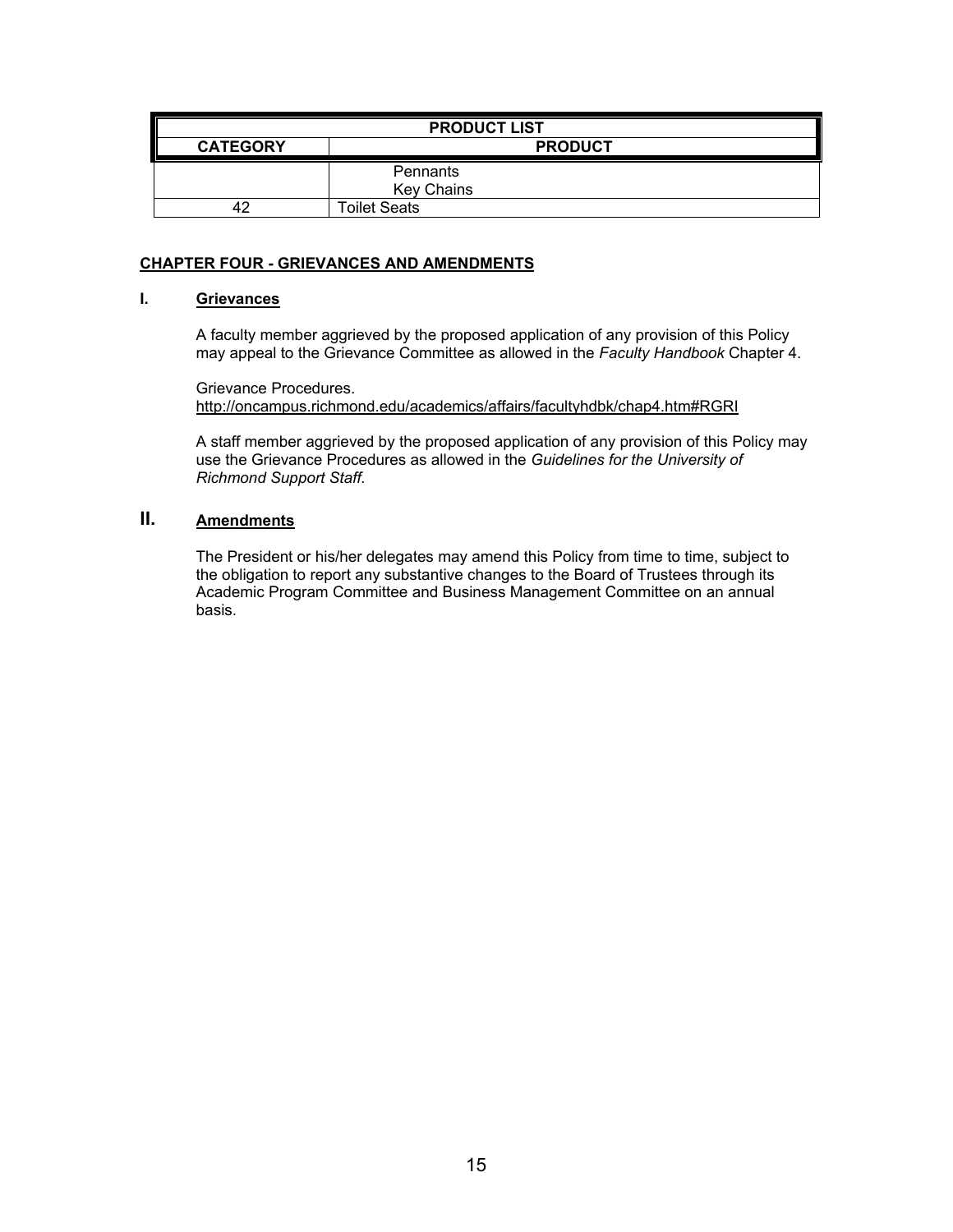# **Appendix A**

The Intellectual Property Committee shall be composed of nine members, three of whom shall be faculty-nominated by the University Committee on Committees and elected by the University Faculty with normal rotating terms. The remaining six shall be the Chair of the Faculty Research Committee, the Director of PETE, the Vice President for Information Services, the Associate Vice President and Controller, the Executive Director of Foundation, Corporate and Government Relations and the Provost and Vice President for Academic Affairs.The Intellectual Property Committee Chairperson shall be selected from among the nine members at the initial meeting each year.

The Executive Director of Foundation, Corporate and Government Relations shall work with the Vice President for Business and Finance in order to administer recommendations of the Intellectual Property Committee.

The Intellectual Property Committee is responsible for periodic reviews of the Intellectual Property Policy and consultation regarding intellectual property matters at the University of Richmond.

The Intellectual Property Committee shall publish such additional interpretations, regulations and requirements, and shall take such other administrative actions, as are necessary to the suitable discharge of its duties and the adequate functioning of this Policy, including specific provisions for the further appointment of its members; but in every case the Committee's interpretations, regulations and requirements, as well as its administrative actions, shall be consistent with the provisions expressed in this Policy.